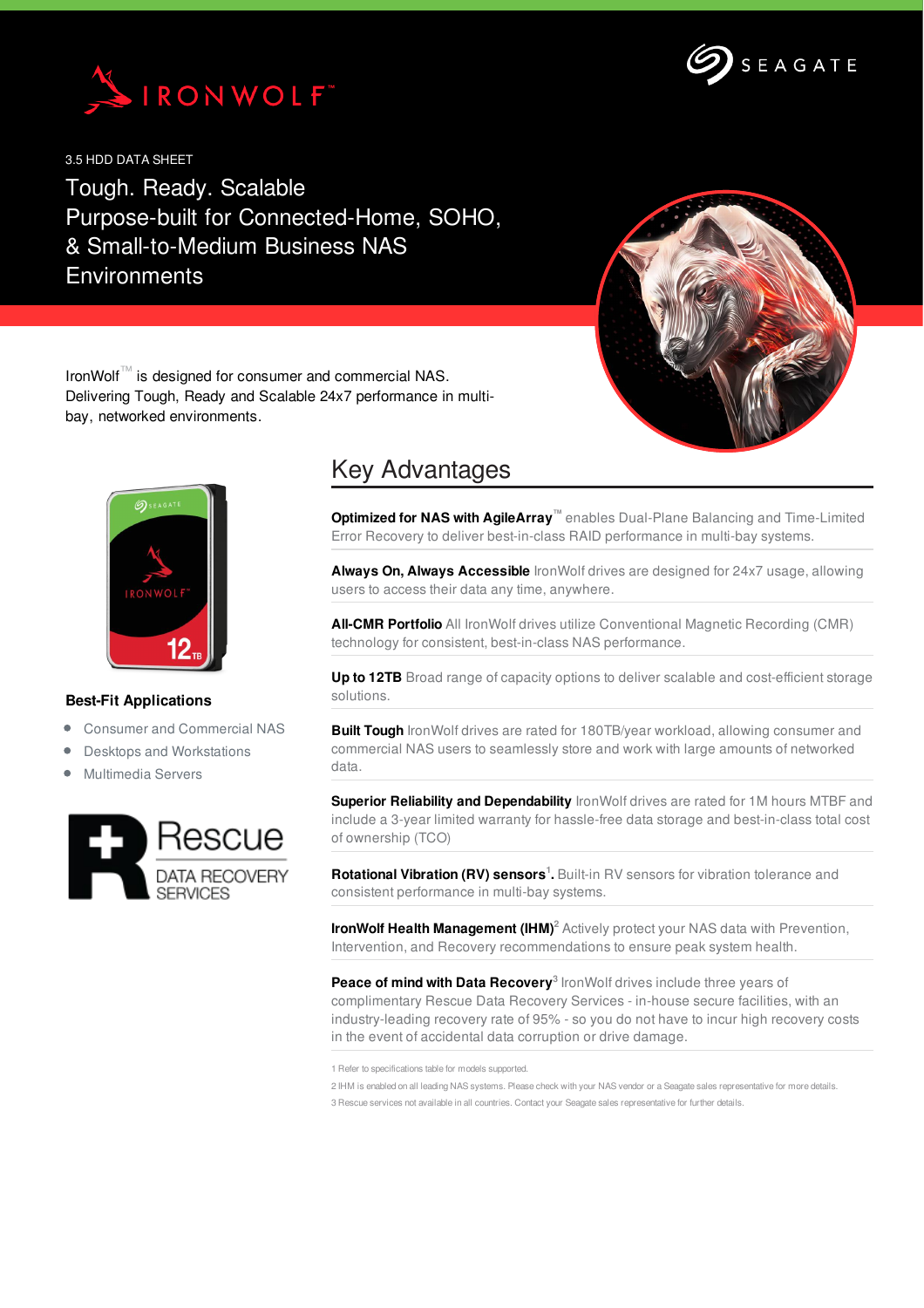



| Specifications                                              | 12TB             | 10TB             | 10TB             | 8TB              | 6TB              |
|-------------------------------------------------------------|------------------|------------------|------------------|------------------|------------------|
| Capacity                                                    | 12TB             | 10TB             | 10TB             | 8TB              | 6TB              |
| <b>Standard Model Number</b>                                | ST12000VN0008    | ST10000VN0008    | ST10000VN000     | ST8000VN004      | ST6000VN001      |
| Interface                                                   | SATA 6Gb/s       | SATA 6Gb/s       | SATA 6Gb/s       | SATA 6Gb/s       | SATA 6Gb/s       |
| <b>Features and Performance</b>                             |                  |                  |                  |                  |                  |
| Drive Bays Supported                                        | 1-8 Bays         | 1-8 Bays         | 1-8 Bays         | 1-8 Bays         | 1-8 Bays         |
| <b>Recording Technology</b>                                 | <b>CMR</b>       | <b>CMR</b>       | <b>CMR</b>       | <b>CMR</b>       | CMR              |
| Drive Design (Air or Helium)                                | Helium           | Helium           | Air              | Air              | Air              |
| Workload Rate Limit (WRL)                                   | 180              | 180              | 180              | 180              | 180              |
| Rotational Vibration (RV) Sensor                            | Yes              | Yes              | Yes              | Yes              | Yes              |
| Dual-Plane Balance                                          | Yes              | Yes              | Yes              | Yes              | Yes              |
| Error Recovery Control                                      | Yes              | Yes              | Yes              | Yes              | Yes              |
| Max. Sustained Transfer Rate OD (MB/s)                      | 210MB/s          | 210MB/s          | 210MB/s          | 210MB/s          | 202MB/s          |
| Spindle Speed (RPM)                                         | 7,200            | 7,200            | 7,200            | 7,200            | 5,400            |
| Cache (MB)                                                  | 256              | 256              | 256              | 256              | 256              |
| Reliability                                                 |                  |                  |                  |                  |                  |
| Load/Unload Cycles                                          | 600,000          | 600,000          | 600,000          | 600,000          | 600,000          |
| Nonrecoverable Read Errors Rate, Max                        | 1 per 10E15      | 1 per 10E15      | 1 per 10E15      | 1 per 10E15      | 1 per 10E14      |
| Power-On Hours                                              | 8,760            | 8,760            | 8,760            | 8,760            | 8,760            |
| Mean Time Between Failures (MTBF, hours)                    | 1,000,000        | 1,000,000        | 1,000,000        | 1,000,000        | 1,000,000        |
| Rescue Data Recovery Services (years) <sup>4</sup>          | 3                | 3                | 3                | 3                | 3                |
| Warranty, Limited (years)                                   | 3                | 3                | 3                | 3                | 3                |
| Power Management                                            |                  |                  |                  |                  |                  |
| Startup Current, Typical (12V, A)                           | 1.8              | 1.8              | 1.8              | 1.8              | 1.8              |
| <b>Average Operating Power</b>                              | 7.3              | 7.8              | 10.1             | 10.1             | 5.3              |
| Idle Power Average (W)                                      | 5.1W             | 5W               | 7.8W             | 7.8W             | 3.4W             |
| Standby Mode/Sleep Mode, Typical (W)                        | 1.17/1.17        | 1.17/1.17        | 1/1              | 1/1              | 0.25/0.25        |
| Voltage Tolerance, Inc. Noise (5V)                          | ±5%              | ±5%              | ±5%              | ±5%              | ±5%              |
| Voltage Tolerance, Inc. Noise (12V)                         | ±10%             | ±10%             | ±10%             | ±10%             | ±10%             |
| Environmental/Temperature                                   |                  |                  |                  |                  |                  |
| Operating Temperature (ambient, min°C)                      | $\pmb{0}$        | $\pmb{0}$        | 0                | 0                | 0                |
| Operating Temperature (drive reported, max °C) <sup>o</sup> | 65               | 65               | 65               | 65               | 65               |
| Nonoperating Temperature (ambient, min °C)                  | $-40$            | $-40$            | $-40$            | $-40$            | $-40$            |
| Nonoperating Temperature (ambient, max °C)                  | 70               | 70               | 70               | 70               | 70               |
| Environmental/Shock                                         |                  |                  |                  |                  |                  |
| Shock, Operating/Nonoperating: 2ms (max)                    | 50Gs/200Gs       | 70Gs/250Gs       | 70Gs/300Gs       | 70Gs/300Gs       | 70Gs/250Gs       |
| Environmental/Acoustics                                     |                  |                  |                  |                  |                  |
| Acoustics, Idle (typical, measured in Idle 1 state) (dBA)   | 2.8bels          | 18               | 28               | 28               | 26               |
| Acoustics, Seek (typical) (dBA)                             | 3.0bels          | 28               | 32               | 32               | 27               |
| Physical                                                    |                  |                  |                  |                  |                  |
| Height (mm/in)                                              | 26.11mm/1.028in  | 26.11mm/1.028in  | 26.11mm/1.028in  | 26.11mm/1.028in  | 26.11mm/1.028in  |
| Width (mm/in, max)                                          | 101.85mm/4.01in  | 101.85mm/4.01in  | 101.85mm/4.01in  | 101.85mm/4.01in  | 101.85mm/4.01in  |
| Depth (mm/in, max)                                          | 146.99mm/5.787in | 146.99mm/5.787in | 146.99mm/5.787in | 146.99mm/5.787in | 146.99mm/5.787in |
| Weight (g/lb, typical)                                      | 650g/1.433lb     | 690g/1.521lb     | 720g/1.59lb      | 720g/1.59lb      | 610g/1.345lb     |
| Carton Unit Quantity                                        | 20               | 20               | 20               | 20               | 20               |
| Cartons per Pallet/Cartons per Layer                        | 40/8             | 40/8             | 40/8             | 40/8             | 40/8             |

4 Rescue services are not available in all countries. Please check with your Seagate sales representative for more details.

5 Seagate does not recommend operating at sustained drive temperatures above 60°C. Operating at higher temperatures may affect drive health.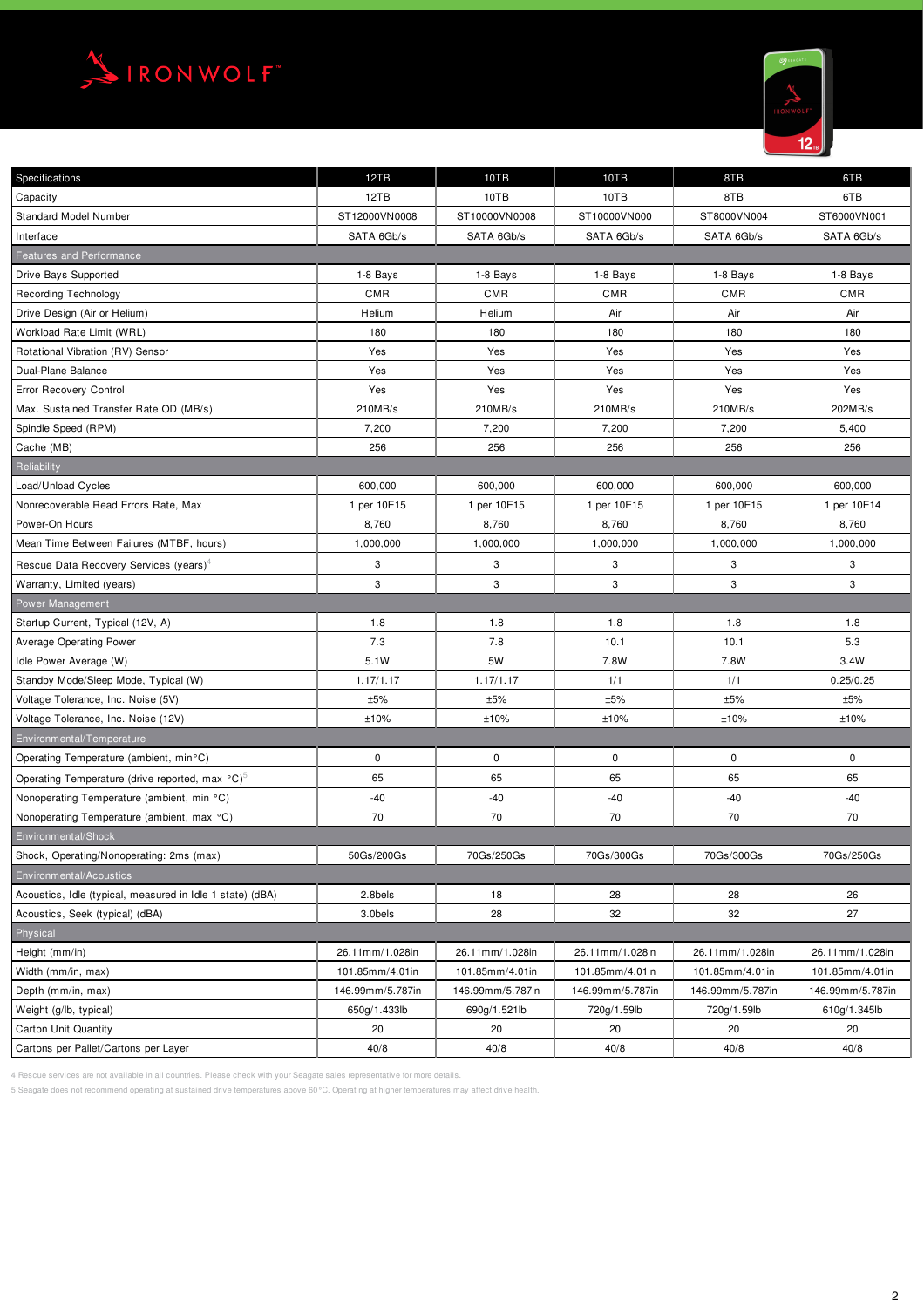



| <b>Specifications</b>                                       | 4TB              | 4TB              | 3TB              | 3TB              | 2TB              |  |  |  |  |
|-------------------------------------------------------------|------------------|------------------|------------------|------------------|------------------|--|--|--|--|
| Capacity                                                    | 4TB              | 4TB              | 3TB              | 3TB              | 2TB              |  |  |  |  |
| <b>Standard Model Number</b>                                | ST4000VN006      | ST4000VN008      | ST3000VN006      | ST3000VN007      | ST2000VN004      |  |  |  |  |
| Interface                                                   | SATA 6Gb/s       | SATA 6Gb/s       | SATA 6Gb/s       | SATA 6Gb/s       | SATA 6Gb/s       |  |  |  |  |
| <b>Features and Performance</b>                             |                  |                  |                  |                  |                  |  |  |  |  |
| Drive Bays Supported                                        | 1-8 Bays         | 1-8 Bays         | 1-8 Bays         | 1-8 Bays         | 1-8 Bays         |  |  |  |  |
| <b>Recording Technology</b>                                 | <b>CMR</b>       | <b>CMR</b>       | <b>CMR</b>       | <b>CMR</b>       | CMR              |  |  |  |  |
| Drive Design (Air or Helium)                                | Air              | Air              | Air              | Air              | Air              |  |  |  |  |
| Workload Rate Limit (WRL)                                   | 180              | 180              | 180              | 180              | 180              |  |  |  |  |
| Rotational Vibration (RV) Sensor                            | Yes              | Yes              | Yes              | No               | No               |  |  |  |  |
| Dual-Plane Balance                                          | Yes              | Yes              | Yes              | Yes              | Yes              |  |  |  |  |
| Error Recovery Control                                      | Yes              | Yes              | Yes              | Yes              | Yes              |  |  |  |  |
| Max. Sustained Transfer Rate OD (MB/s)                      | 202MB/s          | 180MB/s          | 202MB/s          | 180MB/s          | 180MB/s          |  |  |  |  |
| Spindle Speed (RPM)                                         | 5,400            | 5,900            | 5,400            | 5,900            | 5,900            |  |  |  |  |
| Cache (MB)                                                  | 256              | 64               | 256              | 64               | 64               |  |  |  |  |
| Reliability                                                 |                  |                  |                  |                  |                  |  |  |  |  |
| Load/Unload Cycles                                          | 600,000          | 600,000          | 600,000          | 600,000          | 600,000          |  |  |  |  |
| Nonrecoverable Read Errors Rate, Max                        | 1 per 10E14      | 1 per 10E14      | 1 per 10E14      | 1 per 10E14      | 1 per 10E14      |  |  |  |  |
| Power-On Hours                                              | 8,760            | 8,760            | 8,760            | 8,760            | 8,760            |  |  |  |  |
| Mean Time Between Failures (MTBF, hours)                    | 1,000,000        | 1,000,000        | 1,000,000        | 1,000,000        | 1,000,000        |  |  |  |  |
| Rescue Data Recovery Services (years) <sup>4</sup>          | 3                | 3                | 3                | 3                | 3                |  |  |  |  |
| Warranty, Limited (years)                                   | 3                | 3                | 3                | 3                | 3                |  |  |  |  |
| Power Management                                            |                  |                  |                  |                  |                  |  |  |  |  |
| Startup Current, Typical (12V, A)                           | 1.8              | 1.8              | 1.8              | 1.8              | 1.8              |  |  |  |  |
| <b>Average Operating Power</b>                              | 4.8              | 4.8              | 4.8              | 4.8              | 4.3              |  |  |  |  |
| Idle Power Average (W)                                      | 3.96W            | 3.95W            | 3.96W            | 4.8W             | 3.56W            |  |  |  |  |
| Standby Mode/Sleep Mode, Typical (W)                        | 0.5/0.5          | 0.5/0.5          | 0.5/0.5          | 0.5/0.5          | 0.5/0.5          |  |  |  |  |
| Voltage Tolerance, Inc. Noise (5V)                          | ±5%              | ±5%              | ±5%              | ±5%              | ±5%              |  |  |  |  |
| Voltage Tolerance, Inc. Noise (12V)                         | ±10%             | ±10%             | ±10%             | ±10%             | ±10%             |  |  |  |  |
| Environmental/Temperature                                   |                  |                  |                  |                  |                  |  |  |  |  |
| Operating Temperature (ambient, min°C)                      | 0                | $\mathsf 0$      | 0                | 0                | 0                |  |  |  |  |
| Operating Temperature (drive reported, max °C) <sup>5</sup> | 65               | 65               | 65               | 65               | 65               |  |  |  |  |
| Nonoperating Temperature (ambient, min °C)                  | $-40$            | $-40$            | $-40$            | $-40$            | $-40$            |  |  |  |  |
| Nonoperating Temperature (ambient, max °C)                  | 70               | 70               | 70               | 70               | 70               |  |  |  |  |
| Environmental/Shock                                         |                  |                  |                  |                  |                  |  |  |  |  |
| Shock, Operating/Nonoperating: 2ms (max)                    | 80Gs/300Gs       | 80Gs/300Gs       | 80Gs/300Gs       | 80Gs/300Gs       | 80Gs/300Gs       |  |  |  |  |
| Environmental/Acoustics                                     |                  |                  |                  |                  |                  |  |  |  |  |
| Acoustics, Idle (typical, measured in Idle 1 state) (dBA)   | 23               | 23               | 23               | 23               | 19               |  |  |  |  |
| Acoustics, Seek (typical) (dBA)                             | 27               | 25               | 27               | 25               | 21               |  |  |  |  |
| Physical                                                    |                  |                  |                  |                  |                  |  |  |  |  |
| Height (mm/in)                                              | 20.2mm/0.795in   | 26.11mm/1.028in  | 20.2mm/0.795in   | 26.11mm/1.028in  | 26.11mm/1.028in  |  |  |  |  |
| Width (mm/in, max)                                          | 101.85mm/4.01in  | 101.85mm/4.01in  | 101.85mm/4.01in  | 101.85mm/4.01in  | 101.85mm/4.01in  |  |  |  |  |
| Depth (mm/in, max)                                          | 146.99mm/5.787in | 146.99mm/5.787in | 146.99mm/5.787in | 146.99mm/5.787in | 146.99mm/5.787in |  |  |  |  |
| Weight (g/lb, typical)                                      | 490g/1.08lb      | 610g/1.345lb     | 490g/1.08lb      | 610g/1.345lb     | 535g/1.18lb      |  |  |  |  |
| <b>Carton Unit Quantity</b>                                 | 25               | 20               | 25               | 20               | 20               |  |  |  |  |
| Cartons per Pallet/Cartons per Layer                        | 40/8             | 40/8             | 40/8             | 40/8             | 40/8             |  |  |  |  |

4 Rescue services are not available in all countries. Please check with your Seagate sales representative for more details.

5 Seagate does not recommend operating at sustained drive temperatures above 60°C. Operating at higher temperatures may affect drive health.